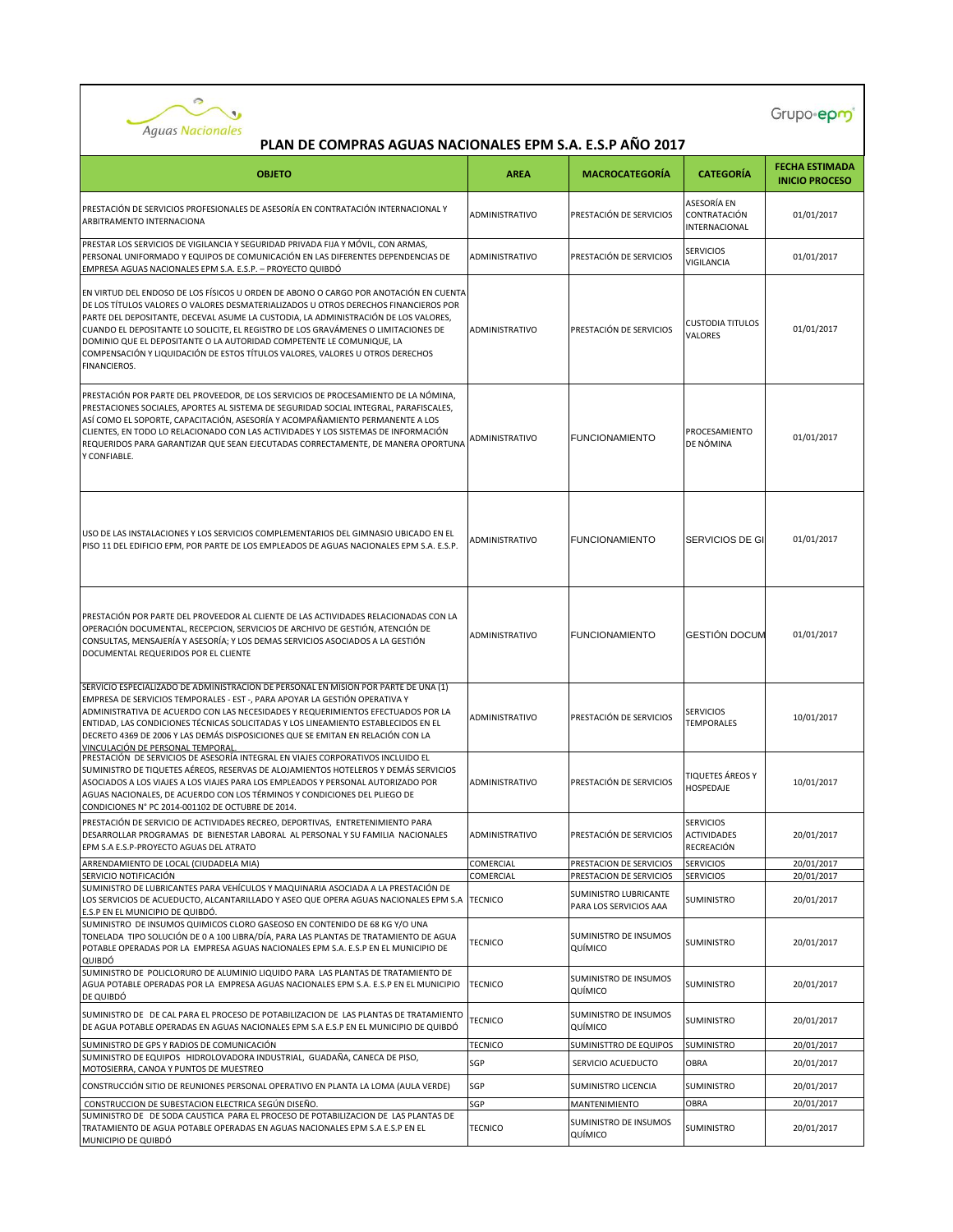

| <b>OBJETO</b>                                                                                                                                                                                                                                                                                                                   | <b>AREA</b>                               | <b>MACROCATEGORÍA</b>                                                    | <b>CATEGORÍA</b>                                            | <b>FECHA ESTIMADA</b><br><b>INICIO PROCESO</b> |
|---------------------------------------------------------------------------------------------------------------------------------------------------------------------------------------------------------------------------------------------------------------------------------------------------------------------------------|-------------------------------------------|--------------------------------------------------------------------------|-------------------------------------------------------------|------------------------------------------------|
| MANTENIMIENTO DE LINEAS, REDES Y DUCTOS SEDE ADMINISTRATIVA, COMERCIAL, PLANTA DE<br>TRATAMIENTO Y (TERCERIZACIÓN), IN CLUYE DESIFECCION DE LAS REDES DE ACUEDUCTO                                                                                                                                                              | <b>TECNICO</b>                            | MANTENIMIENTO DE REDES<br>E INSTALACION DE TUBERIA                       | <b>SERVICIO</b>                                             | 20/01/2017                                     |
| SUMINISTRO DE TIQUETES AÉREOS, PARA LOS EMPLEADOS Y PERSONAL AUTORIZADO POR AGUAS<br>NACIONALES S.A. E.S.P.                                                                                                                                                                                                                     | ADMINISTRATIVO                            | SUMINISTRO DE ELEMENTOS TIQUETES AÉREOS                                  | <b>SUMINISTRO</b>                                           | 01/02/2017                                     |
| SUMINISTRO, SOPORTE, ACTUALIZACIÓN Y MANTENIMIENTO DE LICENCIAS DE LOS PRODUCTOS Y<br>PRESTACIÓN DE SERVICIOS DE COMPUTACIÓN EN LA NUBE DE MICROSOFT.                                                                                                                                                                           | ADMINISTRATIVO                            | SUMINISTRO                                                               | SUMINISTRO                                                  | 01/02/2017                                     |
| PRESTACION DE SERVICIO DE CARRO COMPACTADORES INCLUYE CONDUCTOR, GARAJE Y<br>MANTENIMIETO DE LOS MISMO, CARROS DE CAPACIDAD DE 20 YD3, CANTIDAD (2) 16 YD3 (1)                                                                                                                                                                  | <b>TECNICO</b>                            | PRESTACION DE SERVICIO<br>ASEO                                           | PRESTACION DE<br>SERVICIO                                   | 01/02/2017                                     |
| SUMINISTRO DE INSUMOS NECESARIOS PARA EL MANTENIMIENTO PREVENTIVO Y CORRECTIVO DE<br>LOS EQUIPOS ASOCIADOS A LA PRESTACIÓN DEL SERVICIO DE ASEO                                                                                                                                                                                 | <b>TECNICO</b>                            | MANTENIMIENTO CARROS<br>COMPACTADORES                                    | <b>SERVICIO</b>                                             | 01/02/2017                                     |
| SUMINISTRO DE COMBUSTIBLE PARA LA GESTIÓN OPERATIVA DE LOS SERVICIOS PÚBLICOS<br>DOMICILIARIOS QUE OPERA LA EMPRESA AGUAS NACIONALES EPM S.A E.S.P EN QUIBDO.                                                                                                                                                                   | <b>TECNICO</b>                            | SUMINISTRO COMBUSTIBLE<br>SERVICIO DE ASEO                               | <b>SUMINISTRO</b>                                           | 01/02/2017                                     |
| PRESTACION SE SERVICIOS MEDICOS PREOCUPACIONALES, PERIODICOS Y RETIROS DE LOS<br>EMPLEADOS DE LA EMPRESA AGUAS NACIONALES S.A. E.S.P.                                                                                                                                                                                           | ADMINISTRATIVO                            | PRESTACIÓN DE SERVICIOS                                                  | <b>SERVICIO</b><br><b>EXAMENES MEDICO</b>                   | 01/02/2017                                     |
| PRESTACIÓN DE SERVICIOS PROFESIONALES DE TRABAJADOR SOCIAL PARA APOYO AL PROCESO DE<br>GESTIÓN SOCIAL DE LA EMPRESA AGUAS NACIONALES EPM S.A E.S.P - PROYECTO AGUAS DEL<br>ATRATO.                                                                                                                                              | ADMINISTRATIVO                            | PRESTACIÓN DE SERVICIOS                                                  | <b>SERVICIOS</b><br>PROFESIONALES                           | 06/02/2017                                     |
| PRESTACIÓN DE SERVICIOS DE PROFESIONAL DE APOYO PARA EDUCACION AMBIENTAL EN EL<br>PROCESO DE GESTIÓN SOCIAL DE LA EMPRESA AGUAS NACIONALES EPM S.A E.S.P - PROYECTO<br>AGUAS DEL ATRATO.                                                                                                                                        | ADMINISTRATIVO                            | PRESTACIÓN DE SERVICIOS                                                  | <b>SERVICIOS</b><br>PROFESIONALES                           | 06/02/2017                                     |
| SERVICIO DE GESTION DE PERDIDAS Y CONSUMO                                                                                                                                                                                                                                                                                       | COMERCIAL                                 | PRESTACION DE SERVICIOS                                                  | <b>SERVICIOS</b>                                            | 06/02/2017                                     |
| SERVICIO DE ANALISIS DE AGUA POTABLE INCLUYE VISITA AL LABORATORIO, SUMINISTRO DE<br>NEVERAS, GEL, TESTIGOS DE MUESTREO Y TRANSPORTE DE LAS MUESTRAS                                                                                                                                                                            | <b>TECNICO</b>                            | SERVICIO OPERATIVO<br>ANÁLISIS DE AGUA POTABLE                           | <b>SERVICIO</b>                                             | 08/02/2017                                     |
| SERVICIO DE ANALISIS DE AGUA CRUDA INCLUYE VISITA AL LABORATORIO Y TRANSPORTE DE LAS<br><b>MUESTRAS</b>                                                                                                                                                                                                                         | <b>TECNICO</b>                            | SERVICIO OPERATIVO<br>ANÁLISIS DE AGUA POTABLE                           | <b>SERVICIO</b>                                             | 08/02/2017                                     |
| SERVICIO DE TRANSPORTE URBANO PARA EL PERSONAL QUE LABORA PARA LA EMPRESA AGUAS<br>NACIONALES EPM S.A. E.S.P. EN EL MUNICIPIO DE QUIBDÓ - CHOCÓ                                                                                                                                                                                 | ADMINISTRATIVO                            | SERVICIO DE TRANSPORTE                                                   | <b>TRANSPORTE DEL</b><br>PERSONAL                           | 10/02/2017                                     |
| ARRENDAMIENTO PARQUEADERO VEHICULOS COMPACTADORES Y CARRITOS DE BARRIDO                                                                                                                                                                                                                                                         | <b>TECNICO</b>                            | ARRENDAMIENTO DE<br>PARQUEADERO                                          | <b>SERVICIO</b>                                             | 11/02/2017                                     |
| PRESTACION DE SERVICIOS PROFESIONALES DE UN PSICOLOGO EN LOS PROCESOS DE VALORACION<br>DEL PERSONAL QUE INGRESA A LABORAR EN LA EMPRESA AGUAS NACIONALES EPM S.A. E.S.P                                                                                                                                                         | ADMINISTRATIVO                            | PRESTACIÓN DE SERVICIOS                                                  | PROCESOS DE<br>SELECCIÓN                                    | 15/02/2017                                     |
| LA PRESTACIÓN DE SERVICIOS PROFESIONALES DE CAPACITACIÓN Y ACOMPAÑAMIENTO EN EL<br>FORTALECIMIENTO DE COMPETENCIAS Y EJECUCIÓN DEL PLAN DE BIENESTAR DEL PERSONAL DE<br>AGUAS NACIONALES EPM, APORTANDO HERRAMIENTAS, TALLERES VIVENCIALES Y PAUTAS TEÓRICO<br>PRÁCTICAS PARA MEJORAR LA EFECTIVIDAD DEL PERSONAL DE LA EMPRESA | ADMINISTRATIVO                            | PRESTACIÓN DE SERVICIOS                                                  | <b>BENEFICIO</b>                                            | 15/02/2017                                     |
| SUMINISTRO DE ELEMENTOS DE ASEO Y CAFETERÍA PARA LA GESTIÓN ADMINISTRATIVA                                                                                                                                                                                                                                                      | <b>ADMINISTRATIVO Y</b><br><b>TECNICO</b> | SUMINISTRO DE ELEMENTOS ASEO Y CAFETERÍA                                 | <b>SUMINISTRO</b><br><b>ELEMENTOS DE</b>                    | 15/02/2017                                     |
| CONTRATAR EL SERVICIO SOFTWARE INTEGRADO EN AMBIENTE WEB                                                                                                                                                                                                                                                                        | RECURSOS / COMERCIAL                      | PRESTACION DE SERVICIOS                                                  | <b>SERVICIOS</b><br>SOFTWARE                                | 15/02/2017                                     |
| SERVICIO DE MANTENIMIENTO TÉCNICO, PREVENTIVO Y CORRECTIVO DE AIRES ACONDICIONADOS<br>DE LAS DIFERENTES DEPENDENCIAS DE AGUAS NACIONALES E.P.M. S.A. E.S.P. - PROYECTO AGUAS<br>DEL ATRATO EN EL MUNICIPIO DE QUIBDÓ.                                                                                                           | ADMINISTRATIVO                            | PRESTACIÓN DE SERVICIOS                                                  | <b>SERVICIOS</b><br>MANTENIMIENTO<br>AIRES<br>ACONDICIONADO | 15/02/2017                                     |
| SUMINISTRO DE CARBON ACTIVADO                                                                                                                                                                                                                                                                                                   | <b>TECNICO</b>                            | SUMINISTRO DE INSUMOS<br>QUÍMICO                                         | <b>SUMINISTRO</b>                                           | 15/02/2017                                     |
| PRESTACIÓN DE SERVICIOS DE MENSAJERIA Y SERVICIOS GENERALES, COMO APOYO A LA GESTIÓN<br>ADMINISTRATIVA DE AGUAS NACIONALES EPM S.A. E.S.P EN EL MUNICIPIO DE QUIBDÓ                                                                                                                                                             | ADMINISTRATIVO                            | PRESTACIÓN DE SERVICIOS                                                  | SERVICIOS ASEO Y<br>MENSAJERÍA                              | 15/02/2017                                     |
| PRESTACIÓN DE SERVICIOS DE OUTSOURSING DE NOMINA DE LA EMPRESA AGUASNACIONALES EPM<br>S.A. E.S.P.                                                                                                                                                                                                                               | ADMINISTRATIVO                            | PRESTACIÓN DE SERVICIOS                                                  | <b>SERVICIOS</b><br>PROFESIONALES                           | 15/02/2017                                     |
| LA PRESTACIÓN POR PARTE DEL PROVEEDOR AL CLIENTE, DE LAS ACTIVIDADES RELACIONADAS CON<br>EL SOPORTE FUNCIONAL, LA CONFIGURACIÓN, EL USO DE LICENCIAS Y EL HOSTING DE LA<br>HERRAMIENTA MERCURIO MULTIEMPRESA.                                                                                                                   | ADMINISTRATIVO                            |                                                                          |                                                             | 01/03/2017                                     |
| SUMINISTRO DE REFRIGERIOS PARA EL DESARROLLO DE DIVERSAS ACTIVIDADES POR PARTE DE LA                                                                                                                                                                                                                                            | ADMINISTRATIVO                            | PRESTACIÓN DE SERVICIOS<br>PRESTACIÓN DE SERVICIOS                       | HERRRAMIENTA<br>SERVICIO DE                                 | 01/03/2017                                     |
| EMPRESA AGUAS NACIONALES EPM SA E.S.P. EN EL MUNICIPIO DE QUIBDO<br>SUMINISTRO Y ENTREGADO DE DOTACIÓN, CALZADO Y VESTIDO DE LABOR PARA LOS TRABAJADORES<br>DE AGUAS NACIONALES EPM S.A. E.S.P. EN EL MUNICIPIO DE QUIBDÓ                                                                                                       | ADMINISTRATIVO                            | SUMINISTRO DE ELEMENTOS                                                  | REFRIGERIO<br>SUMINISTRO<br>DOTACIÓN                        | 01/03/2017                                     |
| SUMINISTRO Y ENTREGA DE ELEMENTOS DE SEGURIDAD INDUSTRIAL Y PROTECCIÓN PARA EL<br>PERSONAL DE AGUAS NACIONALES EPM S.A. E.S.P. EN EL MUNICIPIO DE QUIBDÓ                                                                                                                                                                        | ADMINISTRATIVO                            | SUMINISTRO DE ELEMENTOS                                                  | <b>SUMINISTRO</b><br>DOTACIÓN                               | 01/03/2017                                     |
| SERVICIOS RECAUDO CON TERCERO                                                                                                                                                                                                                                                                                                   | COMERCIAL<br>COMERCIAL                    | PRESTACION DE SERVICIOS                                                  | SERVICIO                                                    | 01/03/2017<br>01/03/2017                       |
| SERVICIO DE COBRO PREJURIDICO Y JURIDICO<br>CALIBRACION Y MANTENIMIENTO DE EQUIPOS DE LABORATORIOS Y DETECTOR DE GAS ASOCIADOS<br>AL SERVICIO DE ACUEDUCT Y ALCANTARILLADO, INCLUYE CERTIFICADO DE CALIBRACION                                                                                                                  | <b>TECNICO</b>                            | PRESTACION DE SERVICIOS<br>MANTENIMIENTO DE<br><b>EQUIPOS OPERATIVOS</b> | SERVICIO<br>SERVICIO                                        | 01/03/2017                                     |
| SUMINISTRO DE PAPELERÍA Y ÚTILES DE OFICINA PARA LA GESTIÓN ADMINISTRATIVA DE AGUAS<br>NACIONALES EPM S.A. E.S.P EN EL MUNICIPIO DE QUIBDÓ                                                                                                                                                                                      | ADMINISTRATIVO                            | SUMINISTRO DE ELEMENTOS                                                  | <b>SUMINISTRO</b><br>PAPELERÍA                              | 05/03/2017                                     |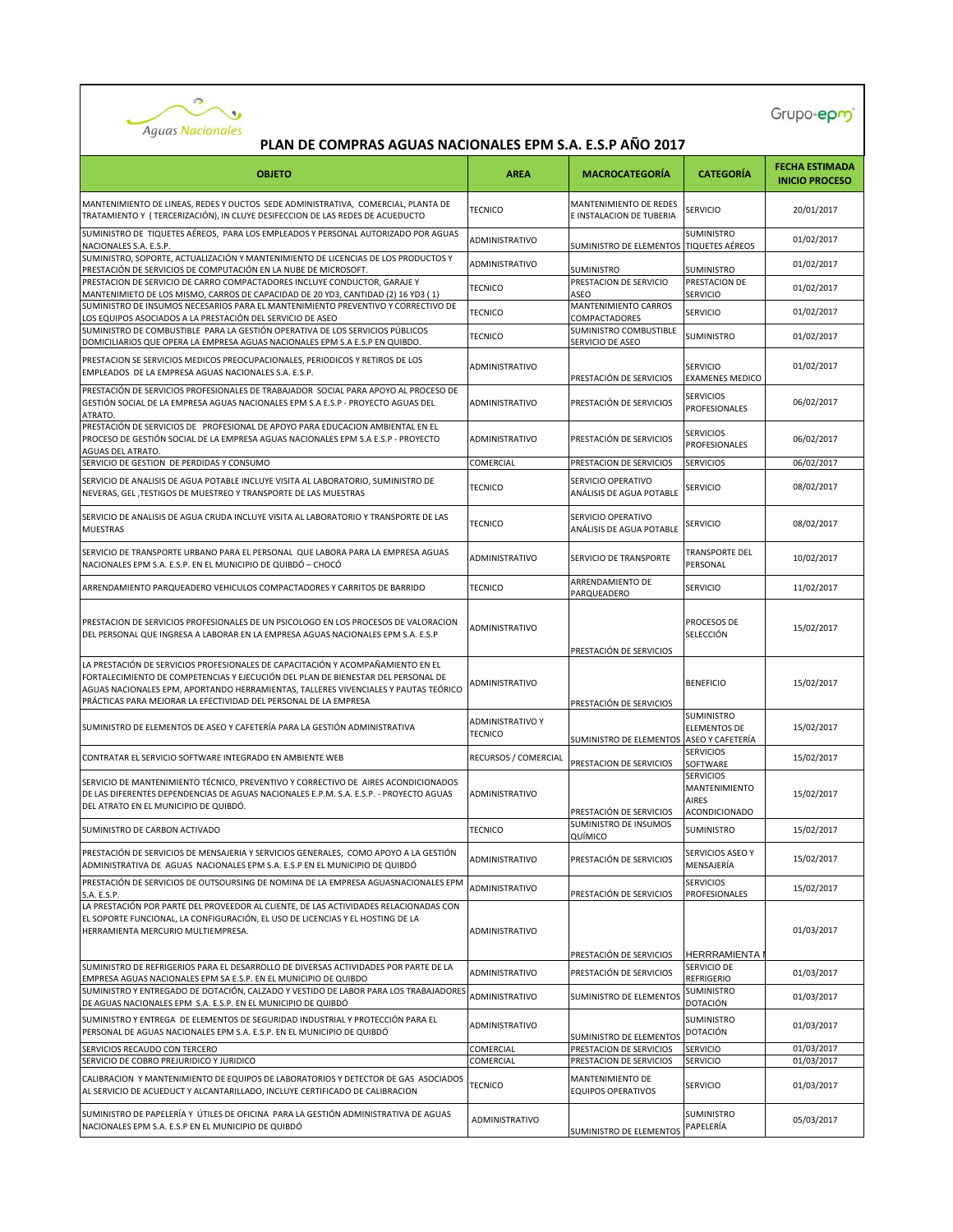

| <b>OBJETO</b>                                                                                                                                                                                                                                                                                                                                                                       | <b>AREA</b>                                       | <b>MACROCATEGORÍA</b>                                 | <b>CATEGORÍA</b>                                                  | <b>FECHA ESTIMADA</b><br><b>INICIO PROCESO</b> |
|-------------------------------------------------------------------------------------------------------------------------------------------------------------------------------------------------------------------------------------------------------------------------------------------------------------------------------------------------------------------------------------|---------------------------------------------------|-------------------------------------------------------|-------------------------------------------------------------------|------------------------------------------------|
| ARRENDAMIENTO DE LOCAL SEDE COMERCIAL                                                                                                                                                                                                                                                                                                                                               | COMERCIAL                                         | ARRENDAMIENTO                                         | ARRENDAMIENTO                                                     | 05/03/2017                                     |
| SERVICIO DE FOTOCOPIADO, PLOTEO DE PLANO Y ANILLADO PARA LA GESTIÓN ADMINISTRATIVA DE<br>AGUAS NACIONALES EPM S.A. E.S.P. EN EL MUNICIPIO DE QUIBDÓ                                                                                                                                                                                                                                 | ADMINISTRATIVO                                    | PRESTACIÓN DE SERVICIOS                               | SERVICIO DE<br><b>FOTOCOPIADO</b>                                 | 05/03/2017                                     |
| CONTRATO DE APRENDIZAJE - CONVENIO CON LA U.T.CH                                                                                                                                                                                                                                                                                                                                    | <b>ADMINISTRATIVO</b>                             | CONVENIO<br><b>INTERINSTITUCIONAL</b>                 | SERVICIOS DE<br><b>PRACTICANTES</b>                               | 05/03/2017                                     |
| SERVICIO IMPRESIÓN Y DESARROLLO INFORMATICO                                                                                                                                                                                                                                                                                                                                         | COMERCIAL                                         | PRESTACION DE SERVICIOS                               | <b>SERVICIOS</b>                                                  | 05/03/2017                                     |
| PRESTACIÓN DE SERVICIOS PROFESIONALES DE REVISORÍA FISCAL DE ACUERDO CON LO<br>ESTABLECIDO POR LAS NORMAS LEGALES Y POR LOS ESTATUTOS DE LA SOCIEDAD PARALA VIGENCIA ADMINISTRATIVO<br>DEL AÑO 2017-2018                                                                                                                                                                            |                                                   | PRESTACIÓN DE SERVICIOS                               | <b>SERVICIOS</b><br><b>PROFESIONALES</b>                          | 07/03/2017                                     |
| PRESTACIÓN DE SERVICIOS PROFESIONALES DE ACOMPAÑAMIENTO Y REALIZACIÓN DE AUDITORÍAS<br>INTERNAS DE CALIDAD QUE FACILITEN EL MANTENIMIENTO DEL SISTEMA DE GESTIÓN DE LA<br>CALIDAD SEGÚN LA NORMA NTC - ISO 9001: 2008, APORTANDO INFORMACIÓN VERAZ QUE FACILITE ADMINISTRATIVO<br>EL MANTENIMIENTO DEL MISMO, CON ALCANCE A TODO EL PERSONAL DE AGUAS NACIONALES EPM<br>S.A. E.S.P. |                                                   | PRESTACIÓN DE SERVICIOS                               | <b>SERVICIOS</b><br><b>PROFESIONALES</b>                          | 07/03/2017                                     |
| SERVICIO DE FUMIGACIÓN Y CONTROL DE PLAGAS (INSECTOS RASTREROS, VOLADORES, ROEDORES Y<br>MURCIÉLAGOS) DE LOS DIFERENTES EDIFICIOS DONDE FUNCIONAN LAS DEPENDENCIAS<br>ADMINISTRATIVA, TÉCNICA Y COMERCIAL, ASÍ COMO BODEGAS DE ELEMENTOS, ARCHIVO CENTRAL<br>Y DE GESTIÓN DE  AGUAS NACIONALES E.P.M. S.A. E.S.P. — PROYECTO AGUAS DEL ATRATO EN EL<br>MUNICIPIO DE QUIBDÓ          | <b>ADMINISTRATIVO</b>                             | PRESTACIÓN DE SERVICIOS                               | <b>SERVICIOS</b><br>FUMIGACIÓN                                    | 10/03/2017                                     |
| PRESTACION DE SERVICIO DE RECOLECCIÓN DE RESIDUOS ESPECIALES (DE GRAN VOLUMEN) CON LA<br>UTILIZACIÓN DE UN VEHÍCULO TIPO VOLQUETA, INCLUYE CONDUCTOR Y AYUDANTES                                                                                                                                                                                                                    | <b>TECNICO</b>                                    | PRESTACION DE SERVICIO<br>DE ASEO                     | PRESTACION DE SERY                                                | 15/03/2017                                     |
| SUMINISTRO E INSTALACION DE LLANTAS Y RINES PARA LOS VEHICULOS COMPACTADORES QUE<br>OPERAN EN EL SERVICIO DE ASEO EN EL MUNICIPIO DE QUIBDÓ - CHOCO.                                                                                                                                                                                                                                | <b>TECNICO</b>                                    | MANTENIMIENTO CARROS<br>COMPACTADORES                 | <b>SERVICIO</b>                                                   | 15/03/2017                                     |
| SUMINISTRO DE PATRONES PARA REALIZAR LA CALIBRACION Y VERIFICACIÓN DE EQUIPOS                                                                                                                                                                                                                                                                                                       | <b>TECNICO</b>                                    | SUMINISTRO DE INSUMOS<br>QUÍMICO                      | <b>SUMINISTRO</b>                                                 | 15/03/2017                                     |
| SERVICIOS ACTUALIZACION CATASTRAL Y HOMOLOGACION CODIGOS PREDIAL                                                                                                                                                                                                                                                                                                                    | COMERCIAL                                         | PRESTACION DE SERVICIOS                               | <b>SERVICIOS</b>                                                  | 15/03/2017                                     |
| PRESTACION DE SERVICIOS PROFESIONALES DE UN PSICOLOGO EN LOS PROCESOS DE VALORACION<br>DEL PERSONAL QUE INGRESA A LABORAR EN LA EMPRESA AGUAS NACIONALES EPM S.A. E.S.P. -<br>PROYECTO QUIBDÓ                                                                                                                                                                                       | <b>ADMINISTRATIVO</b>                             | PRESTACIÓN DE SERVICIOS                               | <b>SERVICIOS</b><br><b>PROFESIONALES</b>                          | 15/03/2017                                     |
| PRESTACION DE SERVICIO DE EQUIPO SUCCION PRESION INCLUYE CONDUCTOR, GARAJE Y<br>MANTENIMIETO DEL MISMO.                                                                                                                                                                                                                                                                             | <b>TECNICO</b>                                    | PRESTACION DE SERVICIO<br><b>ALCANTARILLADO</b>       | PRESTACION DE SERY                                                | 15/03/2017                                     |
| OPERACIÓN PROGRAMÁTICA DE CARÁCTER LÚDICO, EDUCATIVO, CULTURAL Y AMBIENTAL PARA LA<br>UVA AGUAS CLARAS                                                                                                                                                                                                                                                                              | <b>SERVICIOS</b><br>PROFESIONALES/<br>CORPORATIVO | SERVICIOS PROFESIONALES/<br>CORPORATIVO               | <b>SERVICIOS</b><br>PROFESIONALES/<br>CORPORATIVO                 | 15/03/2017                                     |
| SUMINISTRO DE ELEMENTOS Y SERVICIO DE MANTENIMIENTO ESPECIALIZADO PARA LOS EQUIPOS<br>OFIMATICOS Y DE COMUNICACIÓN QUE UTILIZA AGUAS NACIONALES EN LA OPERACIÓN DE LOS<br>SERVICIOS PUBLICOS DE ACUEDUCTO, ALCANTARILLADO Y ASEO, EN LA CIUDAD DE QUIBDO                                                                                                                            | <b>ADMINISTRATIVO</b>                             | PRESTACIÓN DE SERVICIOS                               | <b>SERVICIOS</b><br>MANTENIMIENTO<br><b>EQUIPOS</b><br>OFIMATICOS | 20/03/2017                                     |
| MANTENIMIENTO DE MAQUINARIA Y EQUIPOS MECANICO Y ELECTRICOS INCLUYE EL SUMINISTRO<br>DE ACCESORIOS                                                                                                                                                                                                                                                                                  | <b>TECNICO</b>                                    | MANTENIMIENTO DE<br><b>EQUIPOS OPERATIVOS</b>         | PRESTACION DE SER                                                 | 28/03/2017                                     |
| PRESTACIÓN DE SERVICIO DE DIVULGACIÓN INFORMATIVA Y PUBLICIDAD EDUCATIVA A LOS<br>CLIENTES Y COMUNIDAD EN GENERAL SOBRE LA GESTIÓN DE AGUAS DEL ATRATO EN LA OPERACIÓN<br>DE LOS SERVICIOS PÚBLICOS DOMICILIARIOS DE ACUEDUCTO, ALCANTARILLADO Y ASEO, EN LE<br>CASCO URBANO DEL MUNICIPIO DE QUIBDÓ, A TRAVÉS DE LOS DIVERSOS MEDIOS DE<br>COMUNICACIÓN                            | <b>ADMINISTRATIVO</b>                             | PRESTACIÓN DE SERVICIOS                               | <b>SERVICIOS</b><br>PROFESIONALES                                 | 29/03/2017                                     |
| SERVICIO DE MANTENIMIENTO LOCATIVO EN LAS DISTENTAS SEDES DONDE OPERA LA EMPRESA<br>AGUAS NACIONALES EN LA CIUDAD DE QUIBDO                                                                                                                                                                                                                                                         | ADMINISTRATIVO                                    | PRESTACIÓN DE SERVICIOS                               | <b>SERVICIOS</b><br><b>MANTENIMIENTO</b><br>LOCATIVO              | 01/04/2017                                     |
| PRESTACIÓN DE SERVICIOS PROFESIONALES DE REVISORÍA FISCAL                                                                                                                                                                                                                                                                                                                           | <b>ADMINISTRATIVO</b>                             | PRESTACIÓN DE SERVICIOS                               | SERVICIOS DE<br>REVISORIA FISCAL                                  | 01/04/2017                                     |
| SERVICIO DE LAVADO DE TANQUES DE ALMACENAMIENTO E INFRAESTRUCTURA RELACIONADAS<br>CON LA OPERACIÓN DEL SERVICIO DE ACUEDUCTO, INCLUYE RESANE, IMPERMEABILIZADA E<br>INFRAESTRUCTURA PARA TRABAJO EN ALTURA Y EQUIPO DE GRAN POTENCIA.                                                                                                                                               | <b>TECNICO</b>                                    | MANTENIMIENTO DE<br><b>TANQUES</b>                    | SERVICIO                                                          | 01/04/2017                                     |
| CONSTRUCCION Y OPTIMIZACION DE TRAMOS DE ACUEDUCTO EN SECTORES DE AMPLIACIÓN DE<br>COBERTURA                                                                                                                                                                                                                                                                                        | SGP                                               | SERVICIO ACUEDUCTO                                    | OBRA PRESTACION<br>DE SERVICIO                                    | 01/04/2017                                     |
| CONSTRUCCIÓN Y OPTIMIZACIÓN DE TRAMOS DE ALCANTARILLADO PARA AMPLIACION DE<br>COBERTURA                                                                                                                                                                                                                                                                                             | SGP                                               | SERVICIO ACUEDUCTO                                    | <b>OBRA</b>                                                       | 01/04/2017                                     |
| SUMINISTRO DE TUBERÍAS, EQUIPOS Y ACCESORIOS PARA LOS SEVICIOS DE<br>ACUEDUCTO, ALCANTARILLADO Y ASEO QUE OPERA LA EMPRESA AGUAS NACIONALES EPM S.A E.S.P<br>PROYECTO QUIBDÓ                                                                                                                                                                                                        | <b>TECNICO</b>                                    | SUMINISTRO DE<br>ACCESORIOS PARA LOS<br>SERVICIOS AAA | <b>SUMINISTRO</b>                                                 | 01/04/2017                                     |
| SUMINISTRO EQUIPOS OFIMÁTICOS, ENSERES Y MUEBLES PARA LAS DIFERENTES SEDES DE LA<br>EMPRESA AGUAS NACIONALES EPM S.A. E.S.P.                                                                                                                                                                                                                                                        | ADMINISTRATIVO                                    | SUMINISTRO DE ELEMENTOS                               | SUMINISTRO<br><b>COMPUTADOR</b><br>PORTÁTIL                       | 10/04/2017                                     |
| SERVICIO DE RECARGA DE EXTINTORES                                                                                                                                                                                                                                                                                                                                                   | ADMINISTRATIVO                                    | PRESTACIÓN DE SERVICIOS                               | <b>SERVICIOS RECARGA</b><br>DE EXTINTORES                         | 14/04/2017                                     |
| EJECUCION DE OBRA CIVIL INCLUIDO EL SUMINISTRO DE COMPONENTE ELECTRICO, MECANICO PARA<br>LA OPERACIÓN DEL BOMBEO NEGRO EN LA PLANTA LA LOMA                                                                                                                                                                                                                                         | SGP                                               | SERVICIO ACUEDUCTO                                    | OBRA                                                              | 14/04/2017                                     |
| CONTRATAR EL SERVICIO DE BANDA ANCHA SATELITAL EN SEDE DONDE NO HAY DISPONIBBILIDAD<br>DE INTERNET                                                                                                                                                                                                                                                                                  | ADMINISTRATIVO                                    | PRESTACIÓN DE SERVICIOS                               | SERVICIOS BANDA<br>ANCHA                                          | 15/04/2017                                     |
| AUTOMATIZACION DE LOS SISTEMAS OPERATIVOS, INLCLUYE DOTACION DE EQUIPOS Y OBRAS<br><b>CIVILES</b>                                                                                                                                                                                                                                                                                   | SGP                                               | SERVICIO ACUEDUCTO                                    | OBRA                                                              | 24/04/2017                                     |